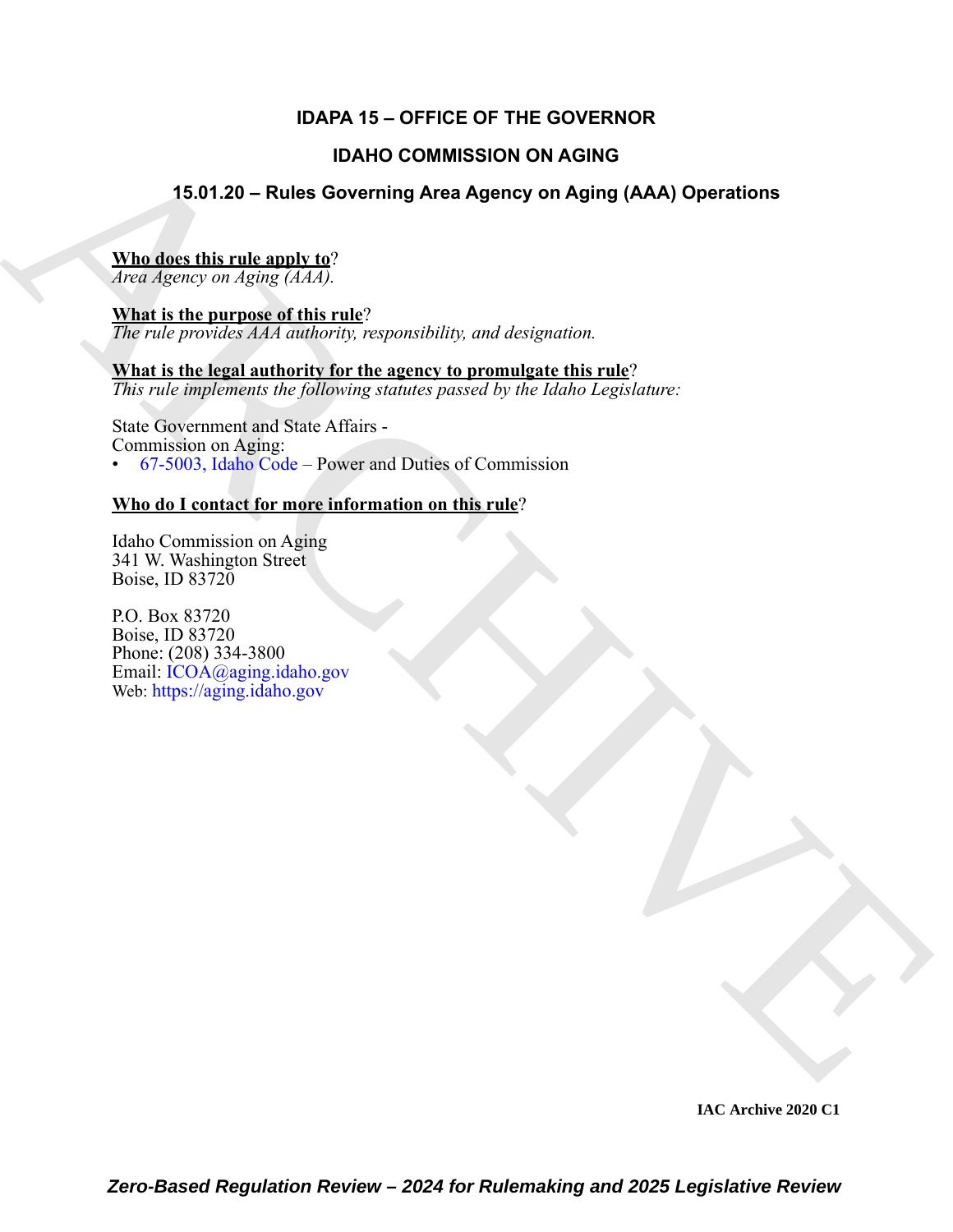# **Table of Contents**

# 15.01.20 - Rules Governing Area Agency on Aging (AAA) Operations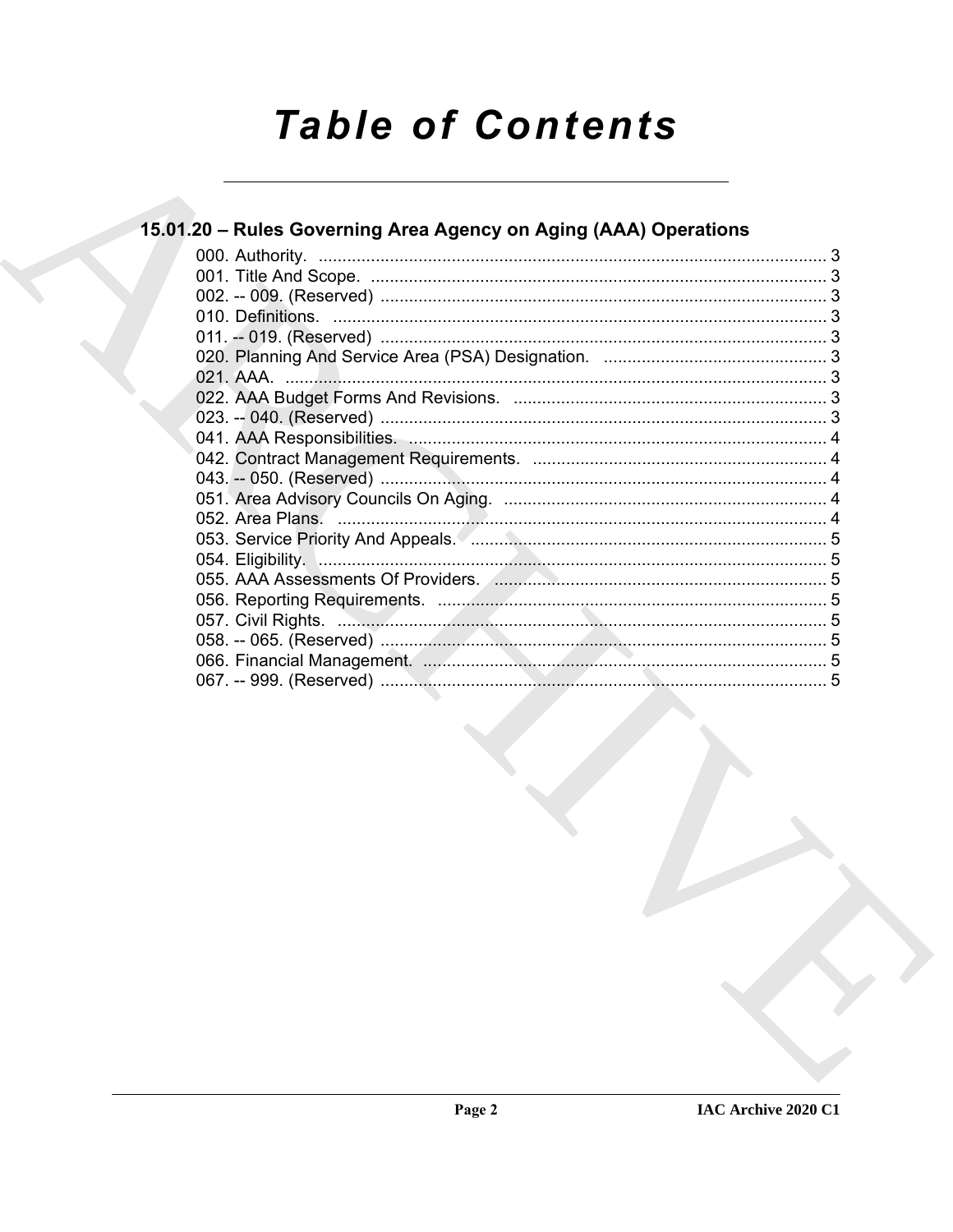#### <span id="page-2-18"></span>**15.01.20 – RULES GOVERNING AREA AGENCY ON AGING (AAA) OPERATIONS**

<span id="page-2-1"></span><span id="page-2-0"></span>**000. AUTHORITY.** Under authority of Section 67-5003, Idaho Code, the ICOA adopts the following rules. (7-1-98)

#### <span id="page-2-24"></span><span id="page-2-2"></span>**001. TITLE AND SCOPE.**

**01.** Title. These rules are titled IDAPA 15.01.20, "Rules Governing Area Agency on Aging (AAA) Operations." Operations." (7-1-98)

<span id="page-2-19"></span>**02. Scope**. These rules relate to the authority, responsibilities, and designation of AAAs. (7-1-98)

<span id="page-2-3"></span>**002. -- 009. (RESERVED)**

#### <span id="page-2-4"></span>**010. DEFINITIONS.**

Any item not specifically defined below has the same meaning as those defined in IDAPA 15.01.01, "Rules Governing Senior Services and Older Americans Act Programs." (3-20-20)

<span id="page-2-20"></span>**01. Area Plan**. Plan describing aging programs and services which an AAA is required to submit to the Idaho Commission on Aging, in accordance with the OAA, in order to receive OAA funding. (3-20-04)

<span id="page-2-21"></span>**02. Contract**. A legally binding, written agreement between two (2) or more parties which outlines the terms and provisions to which both parties agree. (7-1-98)

<span id="page-2-22"></span>**03. Planning and Service Area (PSA)**. ICOA designated geographical area within Idaho for which an AAA is responsible.

#### <span id="page-2-5"></span>**011. -- 019. (RESERVED)**

#### <span id="page-2-23"></span><span id="page-2-6"></span>**020. PLANNING AND SERVICE AREA (PSA) DESIGNATION.**

The ICOA has divided the state into PSAs in accordance with Section 305 of the OAA, as amended. (3-20-04)

<span id="page-2-10"></span><span id="page-2-7"></span>**021. AAA.**

<span id="page-2-11"></span>**01. AAA Designation**. The ICOA shall accept applications for AAA designation in accordance with Section 305 of the OAA.  $(3-20-04)$ 

<span id="page-2-14"></span>**02.** Revocation of AAA Designation. The ICOA may revoke the designation of an AAA as specified and the federal regulations thereunder. (3-20-04) in OAA and the federal regulations thereunder.

<span id="page-2-12"></span>**03. Denial of AAA Designation**. Any organization denied AAA designation through a competitive bidding process may appeal the decision to the Administrator of ICOA. (3-20-04)

<span id="page-2-13"></span>**04.** Limit on the Number of Area Agencies and PSA's. In order to maximize funding for services tly benefit the elderly, the number of PSAs and AAAs is limited to no more than six (6). (3-20-04) that directly benefit the elderly, the number of PSAs and AAAs is limited to no more than six (6).

#### <span id="page-2-15"></span><span id="page-2-8"></span>**022. AAA BUDGET FORMS AND REVISIONS.**

Using reduces of Scotters Follows the BCM and Color, the LCM and point to follow any entity of the Scotter of the Scotter of the Scotter of the Scotter of the Scotter of the Scotter of the Scotter of the Scotter of the Sc **01. Budget Forms**. Each AAA shall submit, on forms provided by the ICOA, a budget for agency operations. The AAA shall maintain sufficiently detailed budget and expenditure records to respond to requests for information from the ICOA, U.S. Administration for Community Living, legislators, or the general public. (3-20-04)

<span id="page-2-17"></span><span id="page-2-16"></span>**02. Budget Revisions**. Requests for approval of budget revisions shall be made in writing to the ICOA:  $(3-20-04)$ 

| a. | In order to process transfers between Title III programs; | $(3-20-04)$ |
|----|-----------------------------------------------------------|-------------|
|    |                                                           |             |

**b.** To reflect holdbacks or midyear increases in state or federal spending; or (7-1-98)

**c.** If there is a change in spending which exceeds ten percent (10%) of any line item in the comprehensive budget summary. (3-20-04)

#### <span id="page-2-9"></span>**023. -- 040. (RESERVED)**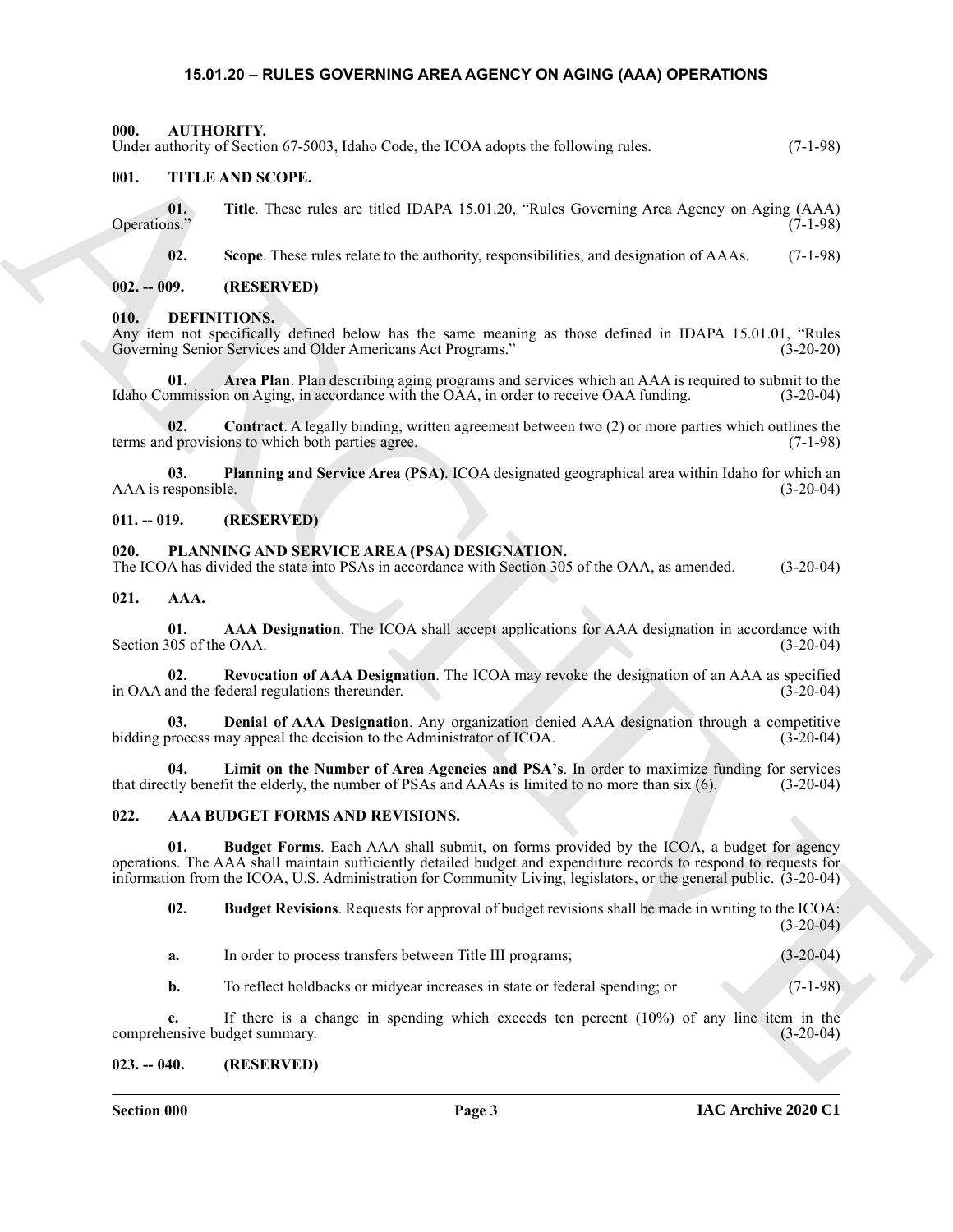#### <span id="page-3-5"></span><span id="page-3-0"></span>**041. AAA RESPONSIBILITIES.**

Mohio Commutation on Aging<br>
16. AAA RESPONSIBILITIES.<br>
16. AAA RESPONSIBILITIES: The AS A dial state of the African Advise to a given of the action of the China Commutation<br>
on Figure 1. AA RESPONSIBILITY (CONTROL) CONTR On behalf of all older persons in the PSA, the AAA shall assume the lead role relative to aging issues. In accordance with the OAA and all pertinent federal regulations, the AAA shall serve as the public advocate for the development and enhancement of comprehensive, coordinated community-based service systems within each community throughout the PSA.  $(7-1-98)$ 

#### <span id="page-3-12"></span><span id="page-3-1"></span>**042. CONTRACT MANAGEMENT REQUIREMENTS.**

AAAs shall adhere to all applicable federal contracting and procurement requirements in awarding subcontracts. (3-20-04)

<span id="page-3-16"></span>**01.** Non-Profit Agency Contractors. AAAs may subcontract with private, non-profit agencies that are ated as 501(c)(3) organizations. incorporated as  $501(c)(3)$  organizations.

**02. AAA Provider Subcontracts**. All subcontracts between the AAA and service providers shall contain sufficient program and financial information to ensure all activities comply with the Area Plan, the OAA, federal regulations, the SS Act, and the rules of the ICOA. (3-20-04) federal regulations, the SS Act, and the rules of the ICOA.

<span id="page-3-15"></span><span id="page-3-14"></span>**03. Contracts Term**. Each AAA may award multi-year subcontracts not to exceed four (4) years.  $(3-20-04)$ 

**a.** Each AAA shall maintain documentation satisfactory to ICOA that justifies the reason(s) a multiyear subcontract was awarded. Justification for a multi-year subcontract may include, but is not limited to, the following: (3-20-04)

i. More than one (1) year is necessary to complete the project or service; (7-1-98)

ii. More than one (1) year is necessary to justify substantial cost savings; or (3-20-04)

iii. A multi-year subcontract award is necessary to allow a provider the opportunity to increase and rate capacity to operate a particular service. (3-20-04) demonstrate capacity to operate a particular service.

**b.** No AAA shall continue a multi-year subcontract unless the results of evaluation justify continuance of the subcontract. (3-20-04)

<span id="page-3-13"></span>**04. AAA Provider Appeals**. AAAs shall develop fair and impartial hearing procedures and provide an ity for a hearing for any organization denied a subcontract with the AAA. (3-20-04) opportunity for a hearing for any organization denied a subcontract with the AAA. (3-20-04)

#### <span id="page-3-2"></span>**043. -- 050. (RESERVED)**

#### <span id="page-3-6"></span><span id="page-3-3"></span>**051. AREA ADVISORY COUNCILS ON AGING.**

**01. Establishment of Council**. The AAA shall establish an advisory council in accordance with the lents of the OAA, as amended, and all pertinent federal regulations. (7-1-98) requirements of the OAA, as amended, and all pertinent federal regulations.

<span id="page-3-10"></span><span id="page-3-9"></span><span id="page-3-8"></span>**02. Council Meetings**. Each advisory council shall meet at least two (2) times each year. (3-20-04)

**03. Conflict of Interest**. AAA employees, or members of the immediate families of AAA employees, serve on the advisory council. (3-20-04) shall not serve on the advisory council.

<span id="page-3-11"></span><span id="page-3-7"></span>**04. By-Laws**. The advisory council shall adopt and operate according to by-laws. (3-20-04)

#### <span id="page-3-4"></span>**052. AREA PLANS.**

Each AAA shall submit a four (4) year area plan to the ICOA by close of business January 1, 2002, and by October 15 every four (4) years thereafter. Annual updates shall be submitted by October 15 of each year. The area plan and annual updates shall be submitted in a uniform format prescribed by the ICOA to meet the requirements of the OAA and all pertinent federal regulations. (3-20-04) (3-20-04)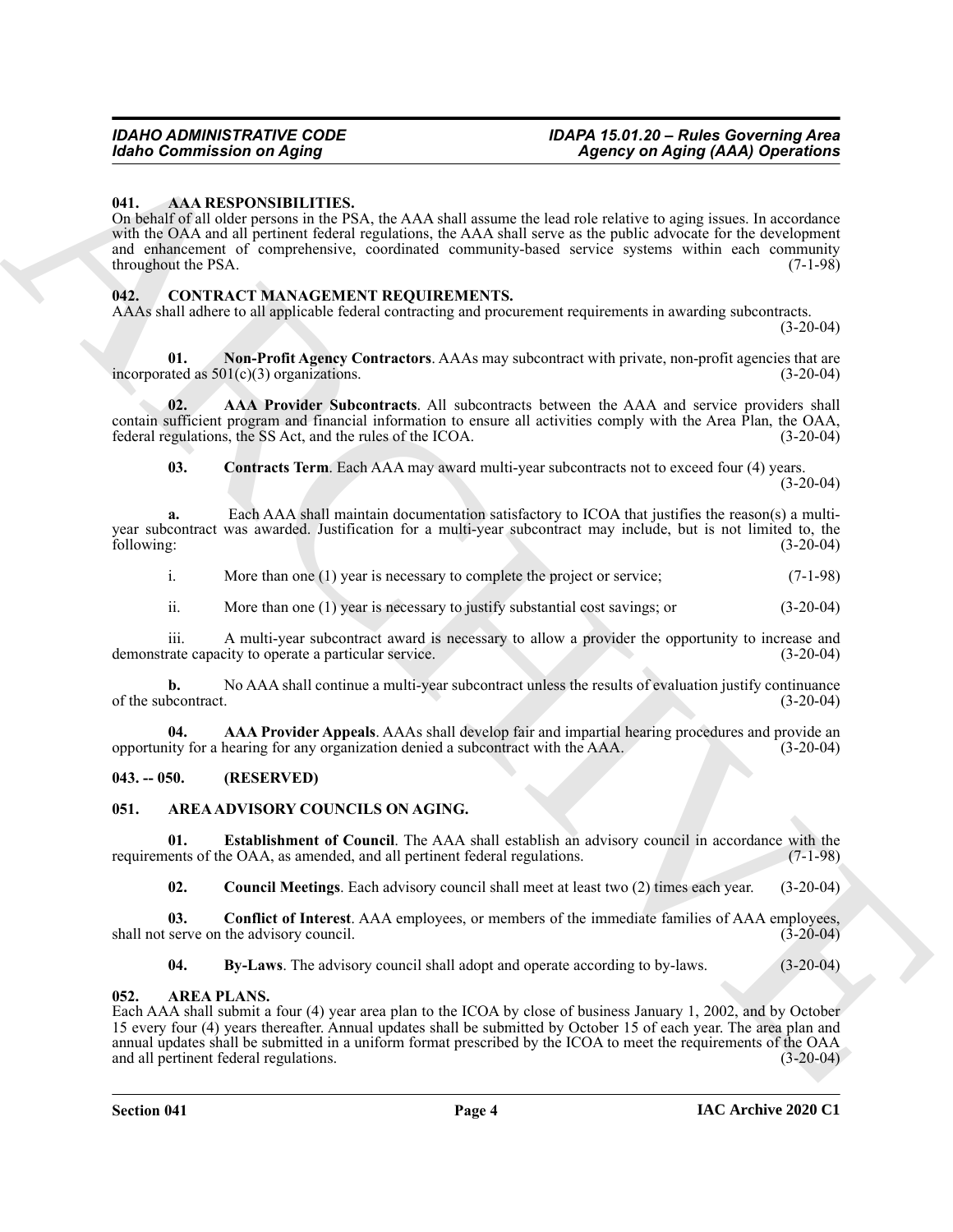#### <span id="page-4-19"></span><span id="page-4-0"></span>**053. SERVICE PRIORITY AND APPEALS.**

<span id="page-4-21"></span>**01. Service Priority**. Pursuant to the OAA, each AAA shall ensure that all service providers prioritize service delivery to those older individuals having the greatest economic and social need, with particular attention to low-income minority individuals and individuals residing in rural areas. (3-20-04)

<span id="page-4-20"></span>**02. Denial or Termination of Service**. AAAs shall develop fair and impartial hearing procedures and provide an opportunity for a hearing for any individual who is denied or terminated from a service. (3-20-04)

#### <span id="page-4-10"></span><span id="page-4-1"></span>**054. ELIGIBILITY.**

Individuals are eligible for services as established by the Older Americans Act and the Idaho Senior Services Act. (3-20-20)

#### <span id="page-4-8"></span><span id="page-4-2"></span>**055. AAA ASSESSMENTS OF PROVIDERS.**

Every other year each AAA shall conduct, at a minimum, one (1) on-site assessment of each of its providers that receives fifty thousand dollars (\$50,000) or more in combined federal and state funds during a contract year. Such assessments shall comply with the terms of the AAA contract with the ICOA and be on file for ICOA review.

(3-30-07)

#### <span id="page-4-15"></span><span id="page-4-3"></span>**056. REPORTING REQUIREMENTS.**

<span id="page-4-17"></span>**01. Reporting Forms**. Each AAA shall submit to the ICOA such reports as are specified by the ICOA, in such format and on such schedule as is established by the ICOA, in fulfillment of all federal and state requirements. (7-1-98)

<span id="page-4-18"></span>**02. Verification of Service Provider Reports**. The AAAs shall conduct ongoing verification of service provider reports. (3-20-04)

<span id="page-4-16"></span>**03. Reporting Deficiencies**. If reports are late, incorrect, or incomplete, the ICOA shall withhold funds from the AAA, in accordance with terms of the contract between the ICOA and the AAA, until a correct report is received by the ICOA. (3-20-04) received by the ICOA.

#### <span id="page-4-9"></span><span id="page-4-4"></span>**057. CIVIL RIGHTS.**

Neither the AAAs nor their providers shall violate any state or federal law regarding civil rights and shall provide all services and functions funded by the ICOA, affected by rule of the ICOA or provided for by contract with the ICOA without discrimination on the basis of race, color, national origin, age, gender, physical or mental impairment, or on any other basis prohibited by law. (7-1-98)

#### <span id="page-4-5"></span>**058. -- 065. (RESERVED)**

#### <span id="page-4-11"></span><span id="page-4-6"></span>**066. FINANCIAL MANAGEMENT.**

<span id="page-4-14"></span><span id="page-4-12"></span>**01.** Regulations. Area agencies and service providers shall meet the financial management lents of 45 CFR, 74 and 92. requirements of 45 CFR, 74 and 92.

**Example Commutation on Aging**<br>
49.3. SURVECE **FRIODULAR CONTINUES**<br>
19.3. SURVECE **FRIODULAR CONTINUES**<br>
19.3. SURVECE **FRIODULAR CONTINUES**<br>
19.3. The Second of the Example of OAA reached Archive and Second Continues t **02. Allowable Costs**. Allowable costs are delineated in the OAA, and 45 CFR, Part 75. These cost principles shall apply to the expenditure of federal funds, as well as any state or local funds which are reported as match for federal funds. In-kind contributions shall benefit the program for which they are reported as match. No expenditure may be used as match if it has been or will be counted as match for another award of federal or state funds. (3-20-04)

<span id="page-4-13"></span>**03. Audits**. All AAAs and service providers shall be audited in accordance with the Single Audit Act and OMB Circular A-133 as amended. (3-20-20) of 1996 and OMB Circular A-133 as amended.

#### <span id="page-4-7"></span>**067. -- 999. (RESERVED)**

**Section 053 Page 5**